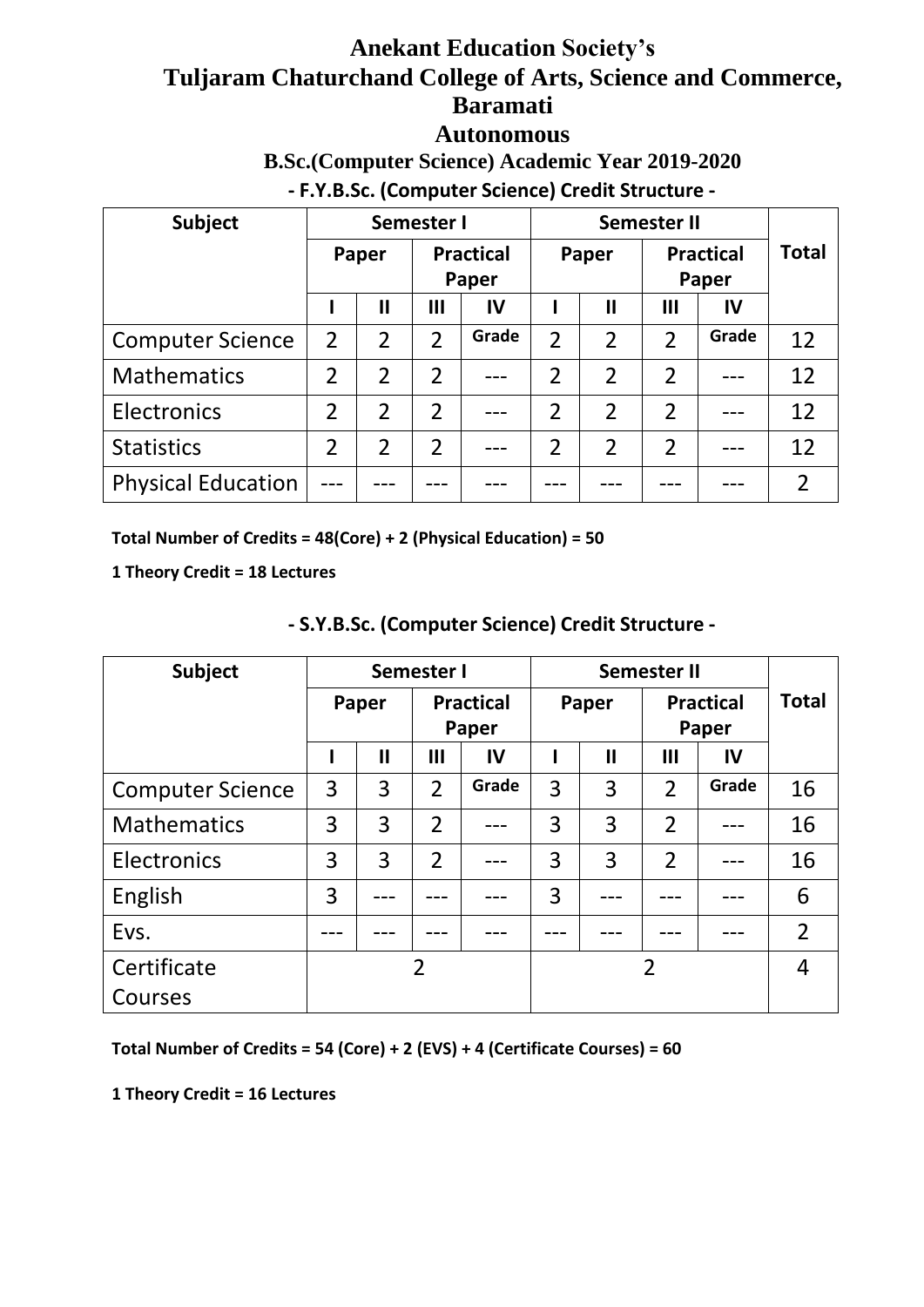# **- T.Y.B.Sc. (Computer Science) Credit Structure -**

| <b>Subject</b>      | <b>Theory</b> |                       |   |    |   |    |                        | Total                   |                          |    |
|---------------------|---------------|-----------------------|---|----|---|----|------------------------|-------------------------|--------------------------|----|
|                     |               | $\mathbf{\mathsf{I}}$ | Ш | IV |   | VI | Lab<br><b>Course I</b> | Lab<br><b>Course II</b> | Lab<br><b>Course III</b> |    |
| Computer<br>Science | 3             |                       | 3 | 3  | 3 | 3  | 2                      | 2                       |                          | 24 |
| Certificate         |               |                       |   |    |   |    |                        |                         |                          |    |
| Courses             |               |                       |   |    |   |    |                        |                         |                          |    |

#### **Semester V**

# **- T.Y.B.Sc. (Computer Science) Credit Structure –**

#### **Semester VI**

| <b>Subject</b>      | <b>Practical</b><br><b>Theory</b> |  |   |    |  |    | <b>Total</b>           |                         |                          |    |
|---------------------|-----------------------------------|--|---|----|--|----|------------------------|-------------------------|--------------------------|----|
|                     |                                   |  | Ш | IV |  | VI | Lab<br><b>Course I</b> | Lab<br><b>Course II</b> | Lab<br><b>Course III</b> |    |
| Computer<br>Science | $\mathbf{z}$                      |  | 3 | 3  |  | 3  |                        |                         |                          | 24 |

**Total Number of Credits = 48 (Core) + 2 (Certificate Courses) = 50**

**1 Theory Credit = 16 Lectures**

**B.Sc. (Computer Science): Total credits = 50 + 60 + 50 = 160**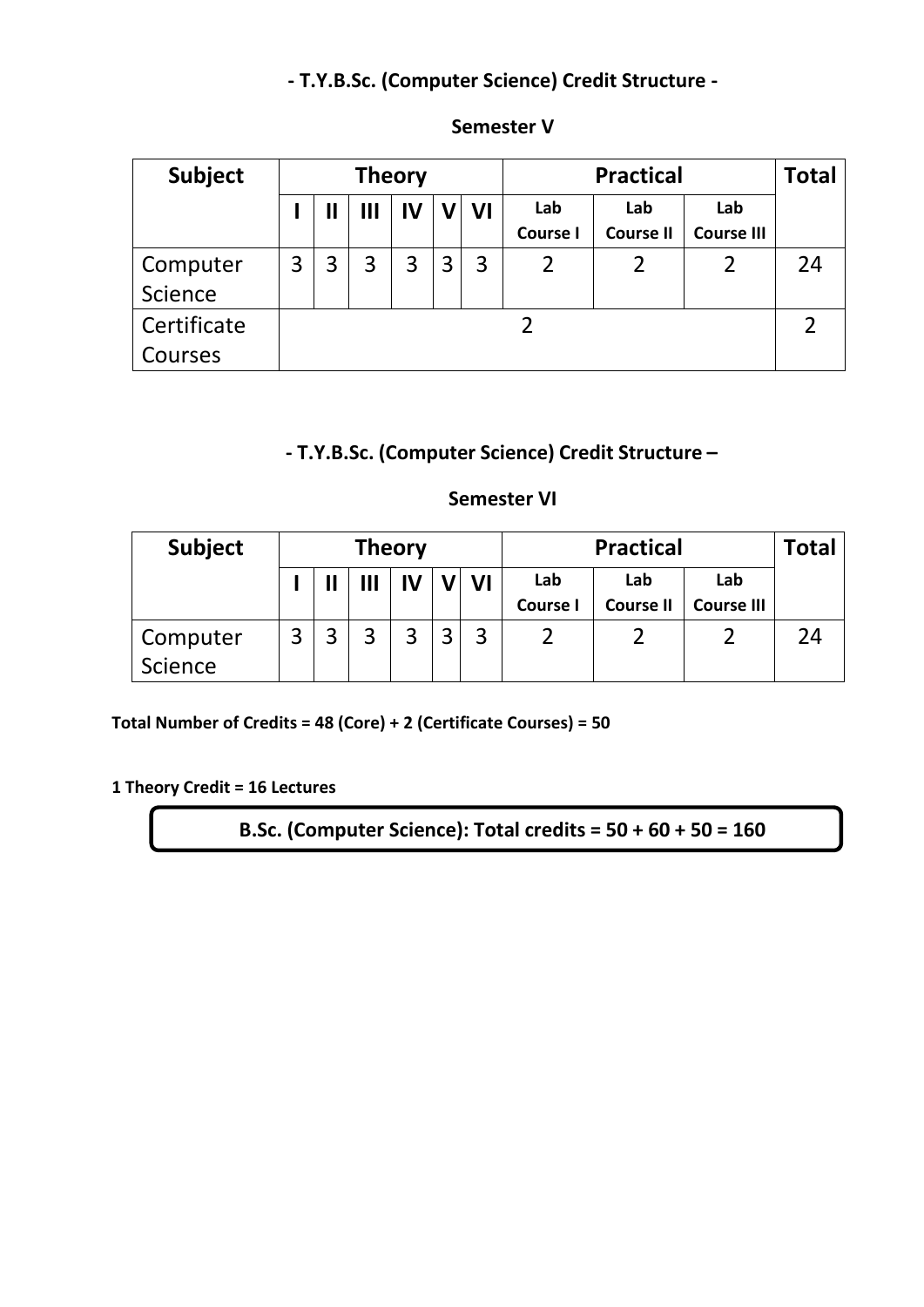| <b>Class :F.Y.B.Sc. (Computer Science)</b> |                             |                  |                              |  |  |  |  |
|--------------------------------------------|-----------------------------|------------------|------------------------------|--|--|--|--|
| <b>Semester II</b><br><b>Semester I</b>    |                             |                  |                              |  |  |  |  |
| <b>CSCO</b> 1101                           | Basic Programming using C   | <b>CSCO</b> 1201 | Advanced Programming using C |  |  |  |  |
| <b>CSCO1102</b>                            | <b>DBMS-I</b>               | <b>CSCO 1202</b> | <b>DBMS-II</b>               |  |  |  |  |
| <b>CSCO1103</b>                            | Lab Course $I:$ Basics of C | <b>CSCO 1203</b> | Lab Course I: Advanced C     |  |  |  |  |
| <b>CSCO1104</b>                            | Lab Course II : DBMS I      | <b>CSCO1204</b>  | Lab Course II : DBMS II      |  |  |  |  |
| Physical Education                         |                             |                  |                              |  |  |  |  |

| <b>Class : S.Y.B.Sc. (Computer Science)</b> |                                            |                    |                                                        |  |  |  |  |
|---------------------------------------------|--------------------------------------------|--------------------|--------------------------------------------------------|--|--|--|--|
|                                             | <b>Semester III</b>                        | <b>Semester IV</b> |                                                        |  |  |  |  |
| <b>CSCO 2301</b>                            | Data Structures using C                    | <b>CSCO2401</b>    | Object Oriented Concepts using Java                    |  |  |  |  |
| <b>CSCO2302</b>                             | Introduction to Web Technology             | <b>CSCO2402</b>    | Software Engineering                                   |  |  |  |  |
| <b>CSCO2303</b>                             | Lab Course I: Based On<br><b>CSCO2301</b>  | <b>CSCO2403</b>    | Lab Course I: Based On 2401                            |  |  |  |  |
| <b>CSCO2304</b>                             | Lab Course II: based On<br><b>CSCO2302</b> | <b>CSCO2404</b>    | Lab Course II : Based On CSCO2402<br>with Mini Project |  |  |  |  |
|                                             | Certificate Course I                       |                    | Certificate Course II                                  |  |  |  |  |
| <b>Environment Science (EVS)</b>            |                                            |                    |                                                        |  |  |  |  |

| <b>Class: T.Y.B.Sc. (Computer Science)</b>                     |                                                |                    |                                                                |  |  |  |
|----------------------------------------------------------------|------------------------------------------------|--------------------|----------------------------------------------------------------|--|--|--|
|                                                                | <b>Semester V</b>                              | <b>Semester VI</b> |                                                                |  |  |  |
| <b>CSCO3501</b>                                                | System Programming & Operating<br>System       | <b>CSCO3601</b>    | <b>Advanced Operating System</b>                               |  |  |  |
| <b>CSCO 3502</b>                                               | <b>Theoretical Computer Science</b>            | <b>CSCO3602</b>    | <b>Compiler Construction</b>                                   |  |  |  |
| <b>CSCO3503</b>                                                | Computer Networks - I                          | <b>CSCO3603</b>    | Computer Networks - II                                         |  |  |  |
| <b>CSCO3504</b>                                                | Web Development $-I$                           | <b>CSCO3604</b>    | Web Development-II                                             |  |  |  |
| <b>CSCO3505</b>                                                | Advanced Programming in Java                   | <b>CSCO3605</b>    | Advanced Java Technologies -<br>Frameworks                     |  |  |  |
| <b>CSCO3506</b>                                                | <b>Object Oriented Software</b><br>Engineering | <b>CSCO3606</b>    | Software Metrics & Project<br>Management                       |  |  |  |
| <b>CSCO3507</b>                                                | Lab Course I: Based on<br><b>CSCO3501</b>      | <b>CSCO3607</b>    | Lab Course I: Based on CSCO3601                                |  |  |  |
| <b>CSCO3508</b>                                                | Lab Course II: Based on<br><b>CSCO3505</b>     | <b>CSCO3608</b>    | Lab Course II: Based on CSCO3605<br>& Mini Project using JAVA  |  |  |  |
| Lab Course III: Based on<br><b>CSCO3509</b><br><b>CSCO3504</b> |                                                | <b>CSCO3609</b>    | Lab Course III: Based on CSCO3604<br>& Mini Project using PHP. |  |  |  |
|                                                                | Certificate Course III                         |                    |                                                                |  |  |  |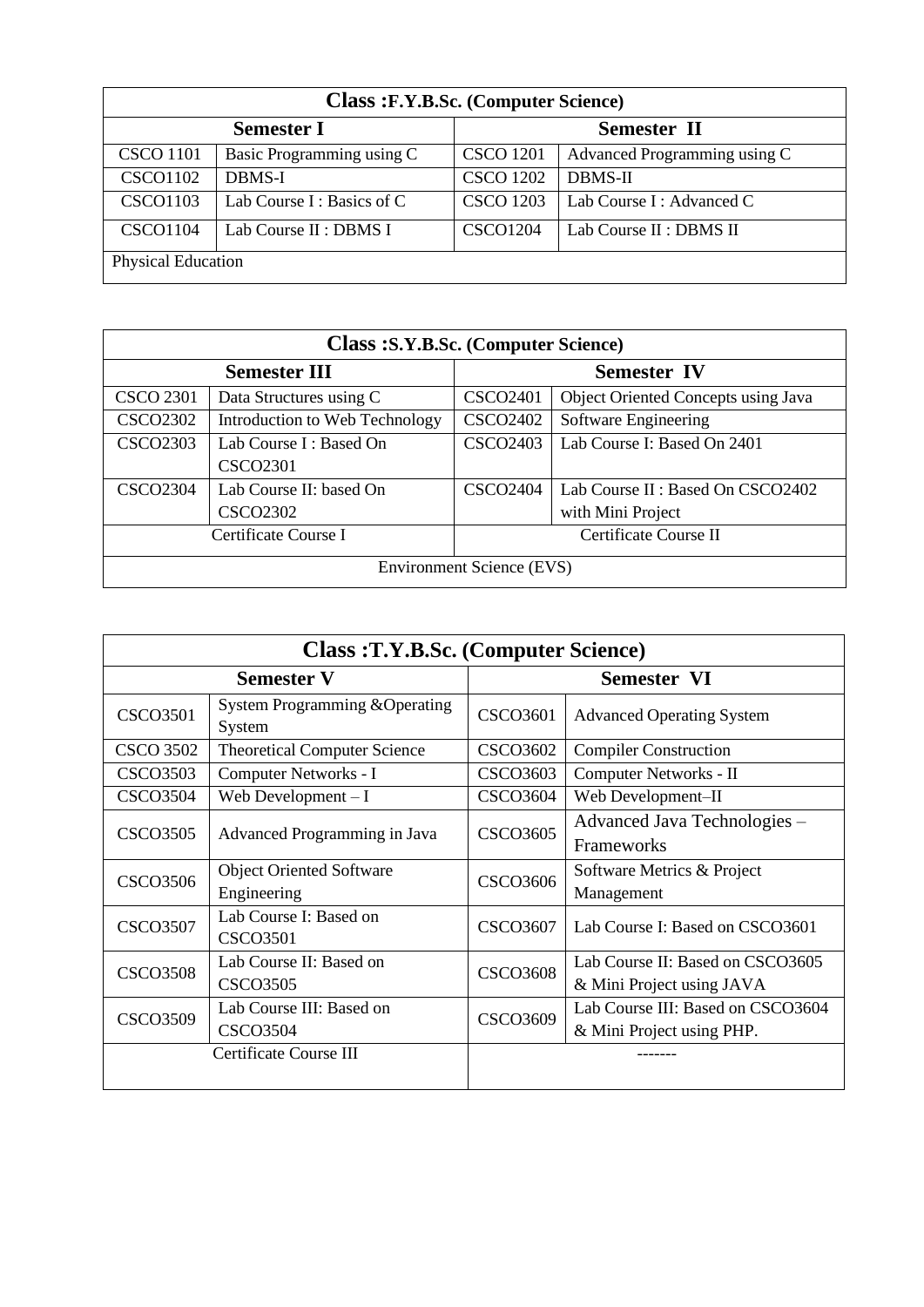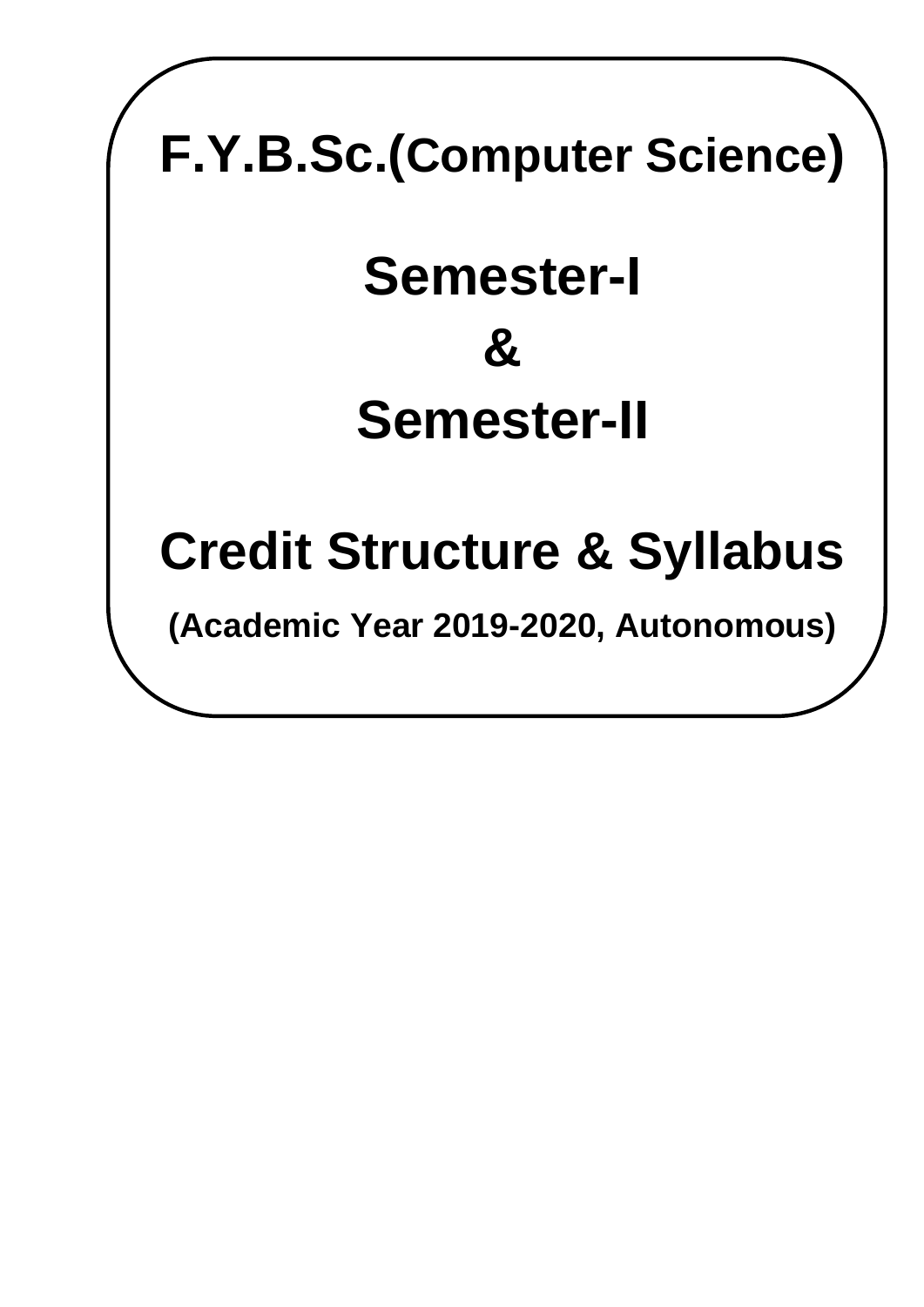| Course Structure for F. Y. B. Sc. (Computer Science) |
|------------------------------------------------------|
| <b>Subject: Computer Science</b>                     |

| <b>Sem</b>   | <b>Paper Code</b> | <b>Title of Paper</b>             | No. of<br><b>Credits</b> | <b>Exam</b> | <b>Marks</b> |
|--------------|-------------------|-----------------------------------|--------------------------|-------------|--------------|
|              | CSCO1101          | Basic Programming using C         | 2                        | 1/E         | $60 + 40$    |
| I            | <b>CSCO 1102</b>  | $DBMS - I$                        | 2                        | 1/E         | $60 + 40$    |
|              | CSCO1103          | Lab Course – I Basics on C        | 2                        | 1/E         | $60 + 40$    |
|              | CSCO1104          | Lab Course – II Based on DBMS I   | Grade                    | I/E         | $60 + 40$    |
|              | CSCO 1201         | Advanced Programming using C      | 2                        | 1/E         | $60 + 40$    |
| $\mathbf{I}$ | <b>CSCO 1202</b>  | $DBMS - II$                       | 2                        | 1/E         | $60 + 40$    |
|              | <b>CSCO 1203</b>  | Lab Course $-$ I Advanced C Prog. | 2                        | 1/E         | $60 + 40$    |
|              | CSCO1204          | Lab Course-II DBMS II (PL/PgSql)  | Grade                    | I/E         | $60 + 40$    |
|              |                   | <b>Physical Education</b>         | 2                        |             |              |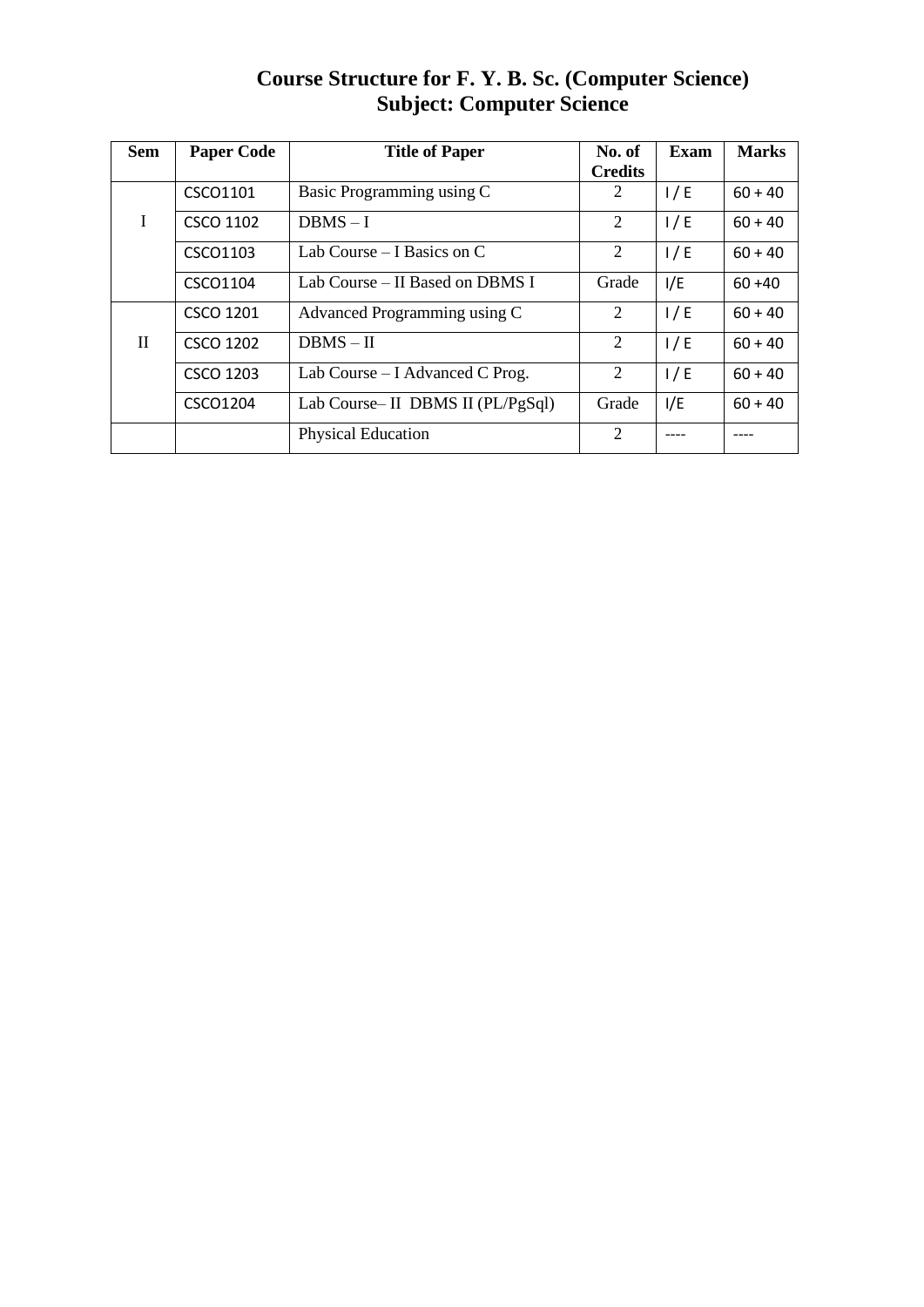### **SYLLABUS (CBCS) FOR F. Y. B. Sc. (Computer Science) (w.e.f from June, 2019) Academic Year 2019-2020**

Class : F.Y. B. Sc.(Computer Science) (Semester- I)

Subject : Computer Science<br>Title of Paper: Basic Programming Using C Paper : I Title of Paper: Basic Programming Using C Credit: 2 No. of lectures: 36

**Learning Objectives:** Students successfully completing this course will be able:

- 1. To understand and design algorithm for problem solving
- 2. To develop Problem Solving abilities using computers
- 3. To develop skills for writing programs using 'C'

# **Learning Outcome:** Problem solving and programming capability.

| <b>Chapter</b> | <b>Topic Contents</b>                                                                                                                                                                                                                                                                                                                                                          | No. of Lectures |
|----------------|--------------------------------------------------------------------------------------------------------------------------------------------------------------------------------------------------------------------------------------------------------------------------------------------------------------------------------------------------------------------------------|-----------------|
| $Unit - I$     | <b>Problem-Solving Using Computer</b><br>1.1 Problem Solving<br>1.2 Algorithms & Flowcharts<br>(More Problems covered)<br>1.3. Programming Languages<br>Machine language<br>Assembly language<br>High level languages                                                                                                                                                          | 8               |
| $Unit - II$    | <b>Introduction to C</b><br>2.1 History<br>2.2 Structure of a C program<br>2.3 Application Areas<br>2.4 C Program development life cycle 2.5<br>Sample programs                                                                                                                                                                                                                | $\overline{2}$  |
| $Unit - III$   | <b>C</b> Tokens<br>3.1 Keywords<br>3.2 Identifiers<br>3.3 Variables<br>3.4 Constants – character, integer, float,<br>string, escape sequences<br>3.5 Data types – built-in and user defined<br>3.6 Operators and Expressions Operator types<br>(arithmetic, relational, logical, assignment,<br>bitwise, conditional, other operators),<br>precedence and associatively rules. | 5               |
| $Unit - IV$    | <b>Control Structures</b><br>4.1 Decision making structures If, if-<br>else, switch<br>4.2 Loop Control structures While, do-<br>while, for<br>4.3 Nested structures<br>4.4 break, continue and goto                                                                                                                                                                           | 8               |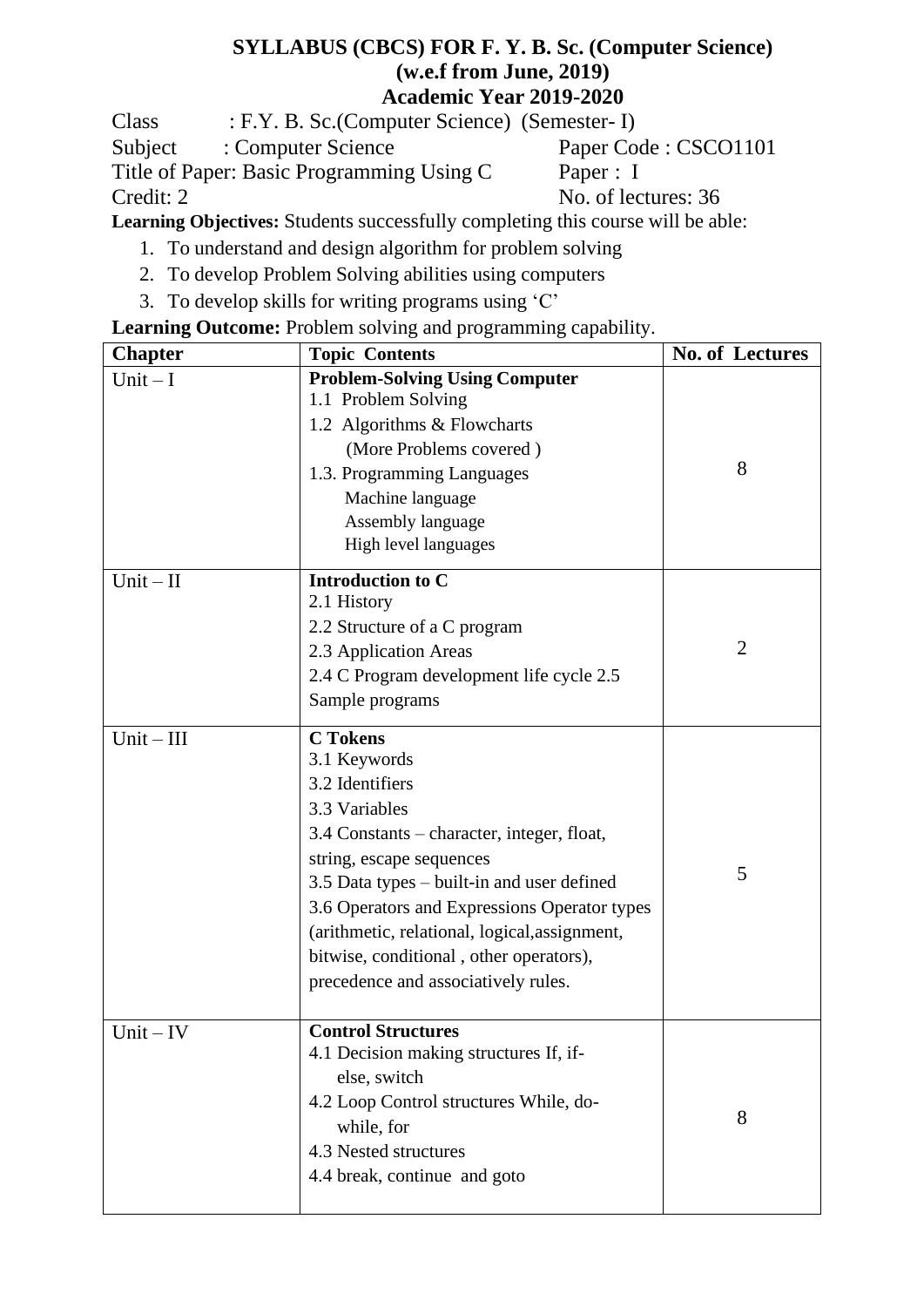| $Unit - V$  | <b>Functions in C</b><br>5.1 What is a function<br>5.2 Advantages of Functions<br>5.3 Standard library functions<br>5.4 User defined functions :Declaration,<br>definition, function call, parameter<br>passing (by value), return keyword<br>5.5 Scope of variables, storage classes<br>5.6 Recursion | 8 |
|-------------|--------------------------------------------------------------------------------------------------------------------------------------------------------------------------------------------------------------------------------------------------------------------------------------------------------|---|
| $Unit - VI$ | <b>Arrays</b><br>6.1 Array declaration, initialization<br>$6.2$ Types – one, two and<br>multidimensional<br>6.3 Passing arrays to functions                                                                                                                                                            | 5 |

## **References:**

- 1. Yashavant Kanetkar : Let Us C  $7<sup>th</sup>$  Edition, PBP Publications
- 2. E Balaguruswamy : Programming in ANSI C 4<sup>th</sup> Edition, Tata Mc-Graw Hill Publishing Co.Ltd.-New Delhi
- 3. Brian W. Kernighan and Dennis M. Ritchie : The C Programming Language 2 nd Edition, Prentice Hall Publication
- 4. The Complete Reference to C, Herbert Schildt
- 5. Problem Solving with C, Harrow
- 6. Yeshwant Kanitkar :Graphics using C- BPB Publication.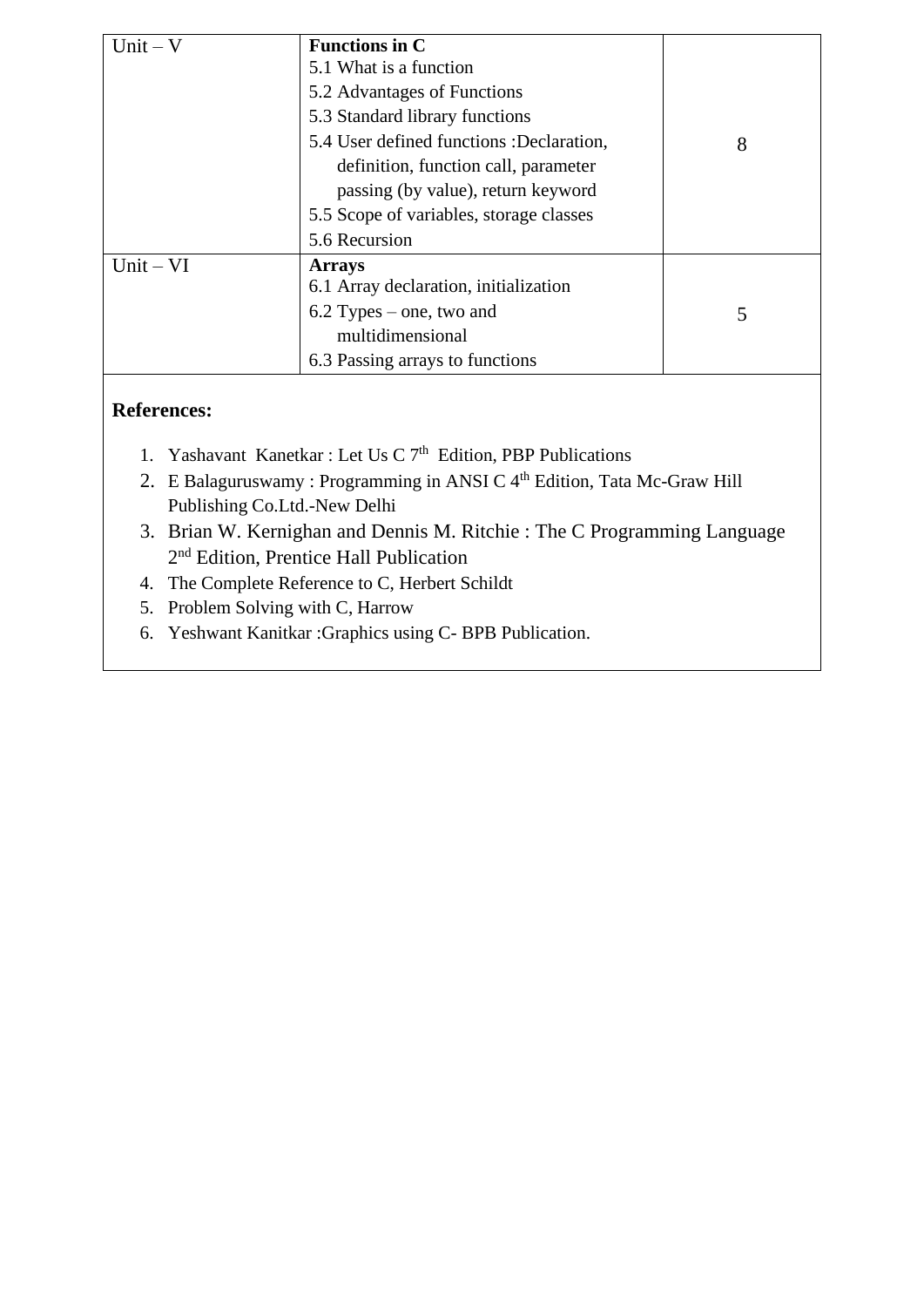# **F.Y. B. Sc.(Computer Science) (Semester- I) (wef. 2019-20)**

**Subject** : Computer Science **Paper Code: CSCO1102**<br> **Title of Paper**: DBMS-I **Paper** : II **Title of Paper**: DBMS-I **Paper** : II

**Credit**: 2 **No. of lectures**: 36

**Learning objective :**Students successfully completing this course will be able to:

- Understand design and implementation of a database system.
- Study the physical, logical database designs and database modeling.
- Understanding and development for essential DBMS concepts.
- Understand creations, manipulation and querying of data in databases.

#### **Learning Outcomes:**

- Master the basics of database concepts and database management system
- Model an application's data requirements using conceptual modeling tools like ER model, relational model.
- Write SQL commands to create tables, insert, update, delete and querying data.

| <b>Units</b>    | <b>Title &amp; Content</b>                                           | No. Of lecture |  |  |  |  |
|-----------------|----------------------------------------------------------------------|----------------|--|--|--|--|
|                 | 1. Introduction to File organization & DBMS                          |                |  |  |  |  |
|                 | 1.1 Introduction                                                     |                |  |  |  |  |
|                 | 1.2 Types of file organization                                       |                |  |  |  |  |
|                 | 1.3 File system Vs DBMS                                              |                |  |  |  |  |
| <b>Unit I</b>   | 1.4 Data models                                                      | 04             |  |  |  |  |
|                 | 1.5 Levels of abstraction                                            |                |  |  |  |  |
|                 | 1.6 Data independence                                                |                |  |  |  |  |
|                 | 1.7 Structure of DBMS                                                |                |  |  |  |  |
|                 | 1.8 Users of DBMS                                                    |                |  |  |  |  |
|                 | 1.9 Advantages of DBMS                                               |                |  |  |  |  |
|                 | 2. Conceptual Design (E-R model)                                     |                |  |  |  |  |
|                 | 2.1 Overview of DB design                                            |                |  |  |  |  |
|                 | 2.2 ER data model (entities, attributes, entity sets,                |                |  |  |  |  |
| Unit II         | relations, relationship sets)                                        | 10             |  |  |  |  |
|                 | 2.3 Additional constraints (Key constraints, Mapping constraints),   |                |  |  |  |  |
|                 | 2.4 Conceptual design using ER modelling                             |                |  |  |  |  |
|                 | 2.4 Case studies                                                     |                |  |  |  |  |
|                 | 3. Relational data model                                             |                |  |  |  |  |
|                 | 3.1 Structure of Relational Databases (concepts of a table, a row, a |                |  |  |  |  |
| <b>Unit III</b> | relation, a Tuple and a key in a relational database)                | 04             |  |  |  |  |
|                 | 3.2 Conversion of ER to Relational model                             |                |  |  |  |  |
|                 | 3.3. Integrity constraints (primary key, referential integrity,      |                |  |  |  |  |
|                 | unique constraint, Null constraint, Check constraint)                |                |  |  |  |  |
|                 | 4. Relational algebra                                                |                |  |  |  |  |
|                 | 4.1 Preliminaries                                                    |                |  |  |  |  |
| <b>Unit IV</b>  | 4.2 Relational algebra (selection, projection set operations,        | 04             |  |  |  |  |
|                 | renaming, joins, division)                                           |                |  |  |  |  |
|                 | 4.3 Problems.                                                        |                |  |  |  |  |
|                 | 5. Introduction to SQL                                               |                |  |  |  |  |
|                 | 5.1 Introduction                                                     |                |  |  |  |  |
|                 | 5.2 Basic structure                                                  |                |  |  |  |  |
| Unit V          | 5.3 Set operations                                                   |                |  |  |  |  |
|                 | 5.4 Aggregate functions                                              | 08             |  |  |  |  |
|                 | 5.5 Null values                                                      |                |  |  |  |  |
|                 | 5.6 PL/PgSqL: Data types, Language structure                         |                |  |  |  |  |
|                 |                                                                      |                |  |  |  |  |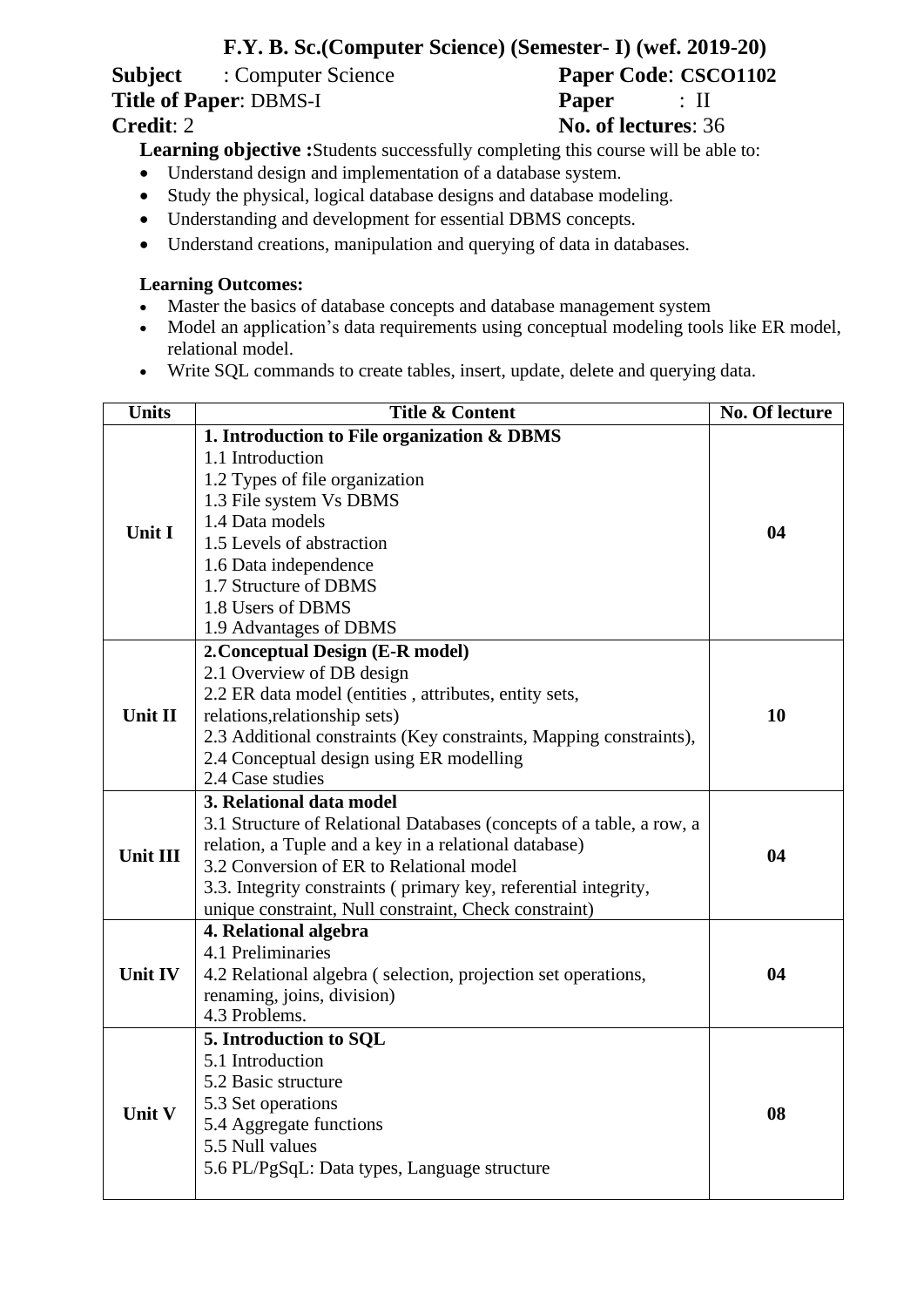|         | <b>6. Operations with SQL</b>                                      |    |
|---------|--------------------------------------------------------------------|----|
|         | 6.1 Nested Subqueries                                              |    |
|         | 6.2 Modifications to Database                                      |    |
| Unit VI | 6.3 DDL and DML commands with examples                             | 06 |
|         | 6.4 SQL mechanisms for joining relations (inner joins, outer joins |    |
|         | and their types)                                                   |    |
|         | 6.5 Examples on SQL (case studies)                                 |    |

#### **References**

- 1. Shamkant B. Navathe, Ramez Elmasri, Database Systems, ,ISBN:9780132144988, PEARSON HIGHER EDUCATION
- 2. Richard Stones, Neil Matthew, Beginning Databases with PostgreSQL: From Novice to Professional, ISBN:9781590594780, Apress
- 3. Korry Douglas,PostgreSQL, ISBN:9780672327568, Sams
- 4. ,JohnWorsley, Joshua Drake , Practical PostgreSQL(BCD),ISBN:9788173663925 Shroff/O'reilly
- **5.** Joshua D. Drake, John C Worsley , Practical Postgresql , **(O'Reilly publications)**
- 6. Bipin C Desai , "An introduction to Database systems" , Galgotia Publications
- 7. Henrey Korth, Sudarshan, Silberschatz "Database System Concepts" (4th Ed), McGraw Hill,.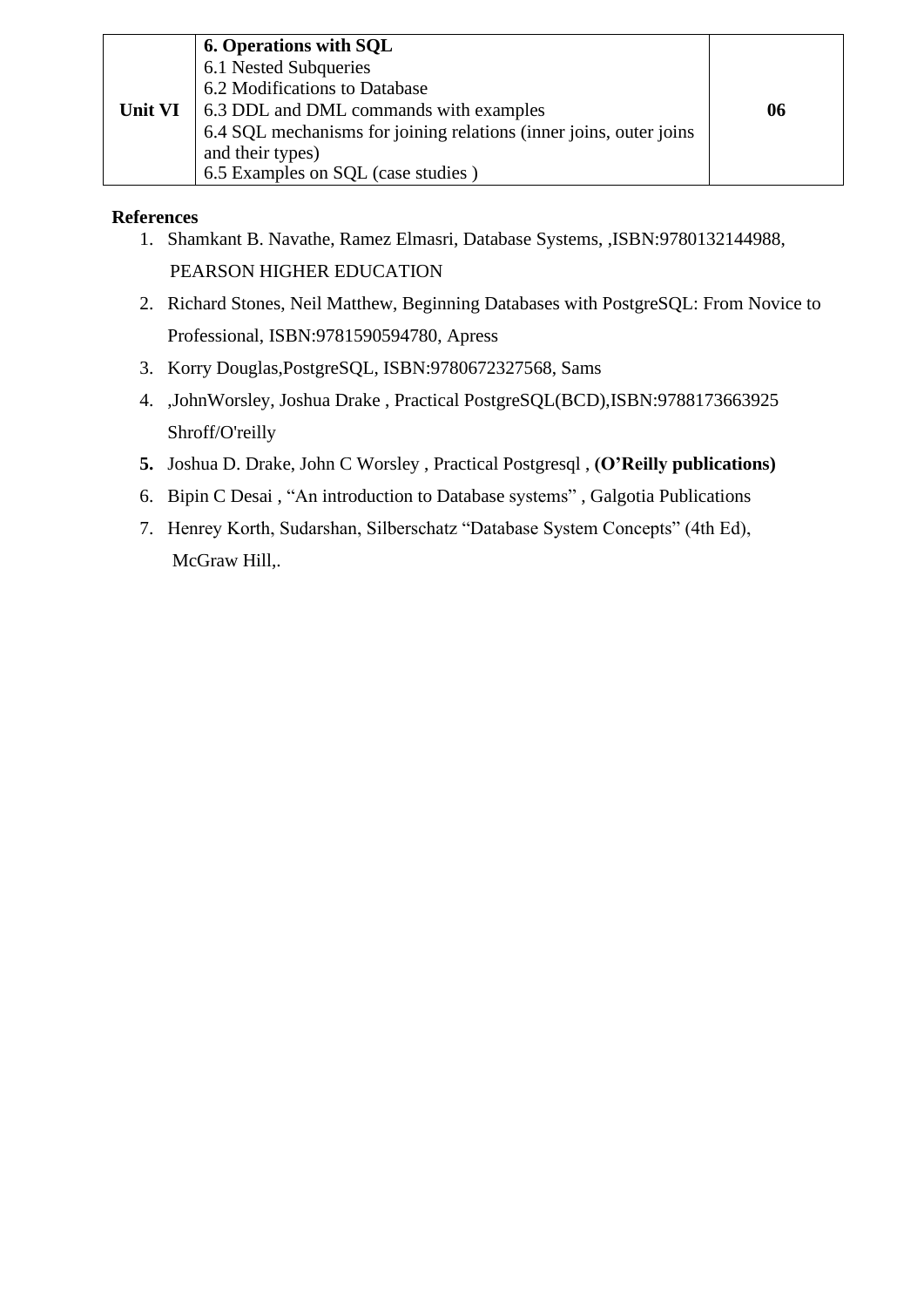F.Y. B. Sc.(Computer Science) **Semester I (wef. 2019-20)** Subject : Computer Science Paper Code : CSCO1103 Title of Paper: Lab Course – I (Basic C) Paper : III (Lab Course-I) Credit: 2 No. of Practical : 10 /Semester

**Learning Objectives:** Students successfully completing this course will be able to:

- 1. Design and implement a 'C' programs for different problems
- 2. Understand appropriate use of language structure.

**Learning Outcome:** Problem solving and programming capability.

| Semester I (Credits $-02$ ) No. of Practicals $-10$ ) |                                                                                                |
|-------------------------------------------------------|------------------------------------------------------------------------------------------------|
|                                                       | <b>Title of Experiment/ Practical</b>                                                          |
| $\mathbf{1}$                                          | Assignment to demonstrate use of data types, simple operators $\&$<br>expressions.             |
| $\overline{2}$                                        | Assignment to demonstrate decision making statements (if and if-else, nested<br>structures)    |
| 3                                                     | Assignment to demonstrate decision making statements (switch - case)                           |
| $\overline{4}$                                        | Assignment to demonstrate use of simple loops                                                  |
| 5                                                     | Assignment to demonstrate use of nested loops                                                  |
| 6                                                     | Assignment to demonstrate menu driven programs.                                                |
| 7                                                     | Assignment to demonstrate writing C programs in modular way (use of user<br>defined functions) |
| 8                                                     | Assignment to demonstrate recursive functions.                                                 |
| 9                                                     | Assignment to demonstrate use of arrays (1-d arrays) and functions                             |
| 10                                                    | Assignment to demonstrate use of arrays (1-d arrays) and functions                             |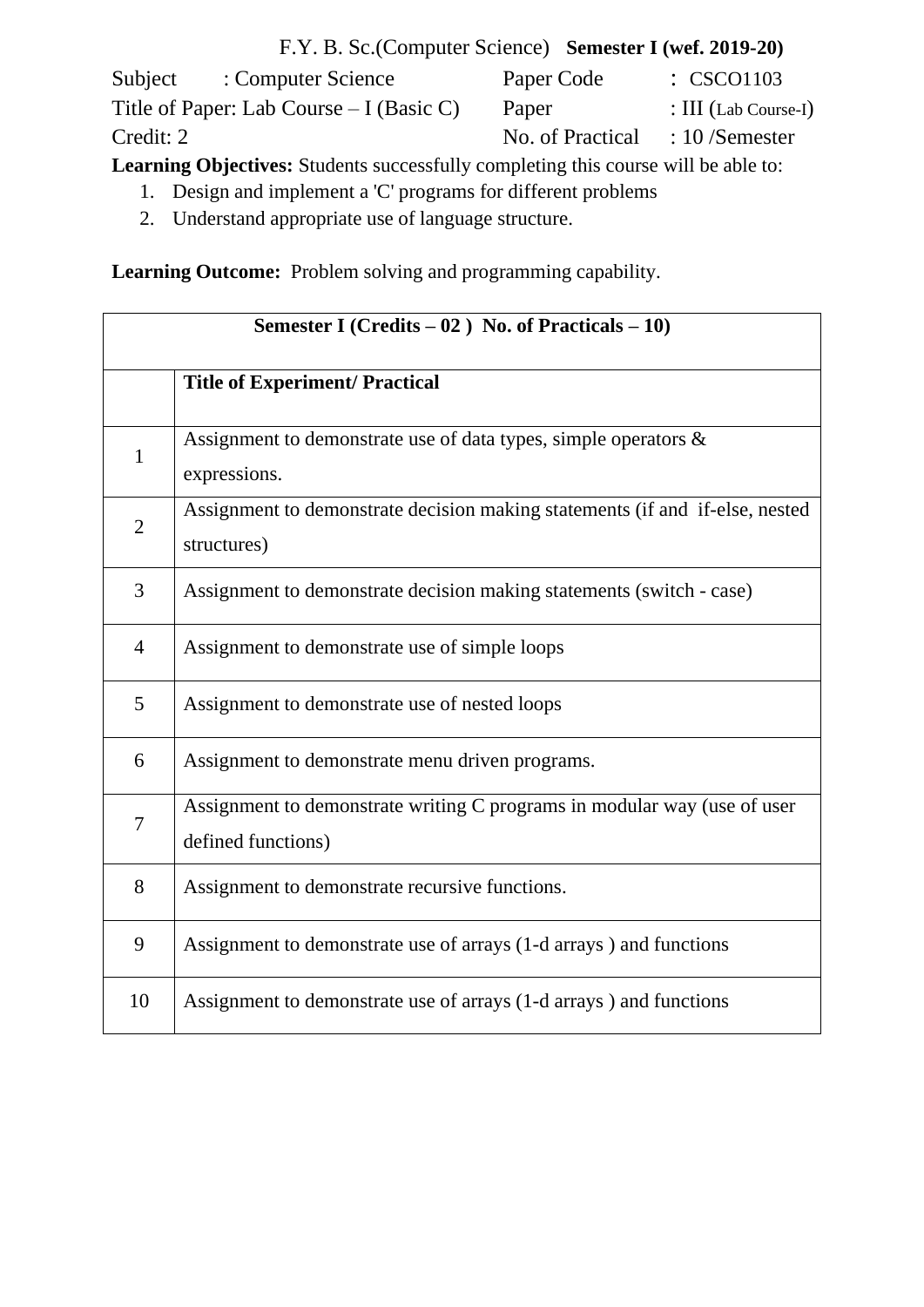|         | F.Y. B. Sc. (Computer Science) Semester I (wef. 2019-20) |                  |                                |
|---------|----------------------------------------------------------|------------------|--------------------------------|
| Subject | : Computer Science                                       | Paper Code       | : <b>CSCO1104</b> (Grade)      |
|         | Title of Paper: Lab Course $-$ II (DBMS I)               | Paper            | $\therefore$ IV(Lab Course-II) |
| Credit  | : Grade                                                  | No. of Practical | $\therefore$ 10 /Semester      |

**Learning Objectives:** Students successfully completing this course will be able to:

- Define & manipulate the database Concepts.
- Understand SQL with DDL and DML Commands.

Learning Outcome: To know the DBMS Concepts and to operate Database Software.

|                | <b>Semester I</b> No. of Practicals – 10                            |
|----------------|---------------------------------------------------------------------|
|                | <b>Title of Experiment/ Practical</b>                               |
| $\mathbf{1}$   | Create simple tables, with only the primary key Constraint          |
| 2              | Create more than one table with integrity constraint                |
| 3              | Create more than one table, with referential integrity constraint.  |
| $\overline{4}$ | Drop a table from database, Alter the table.                        |
| 5              | Insert/Update/Delete statements.                                    |
| 6              | Query for the tables using simple form of Select Statement          |
| $\overline{7}$ | Query solving for tableoperations (Aggregate function)              |
| 8              | Nested Query solving for tableoperations (Union, Intersect, Except) |
| 9              | Nested Query solving for tableoperations (Set membership,           |
|                | Cardinality, Comparison)                                            |
| 10             | To Small Case Studies.                                              |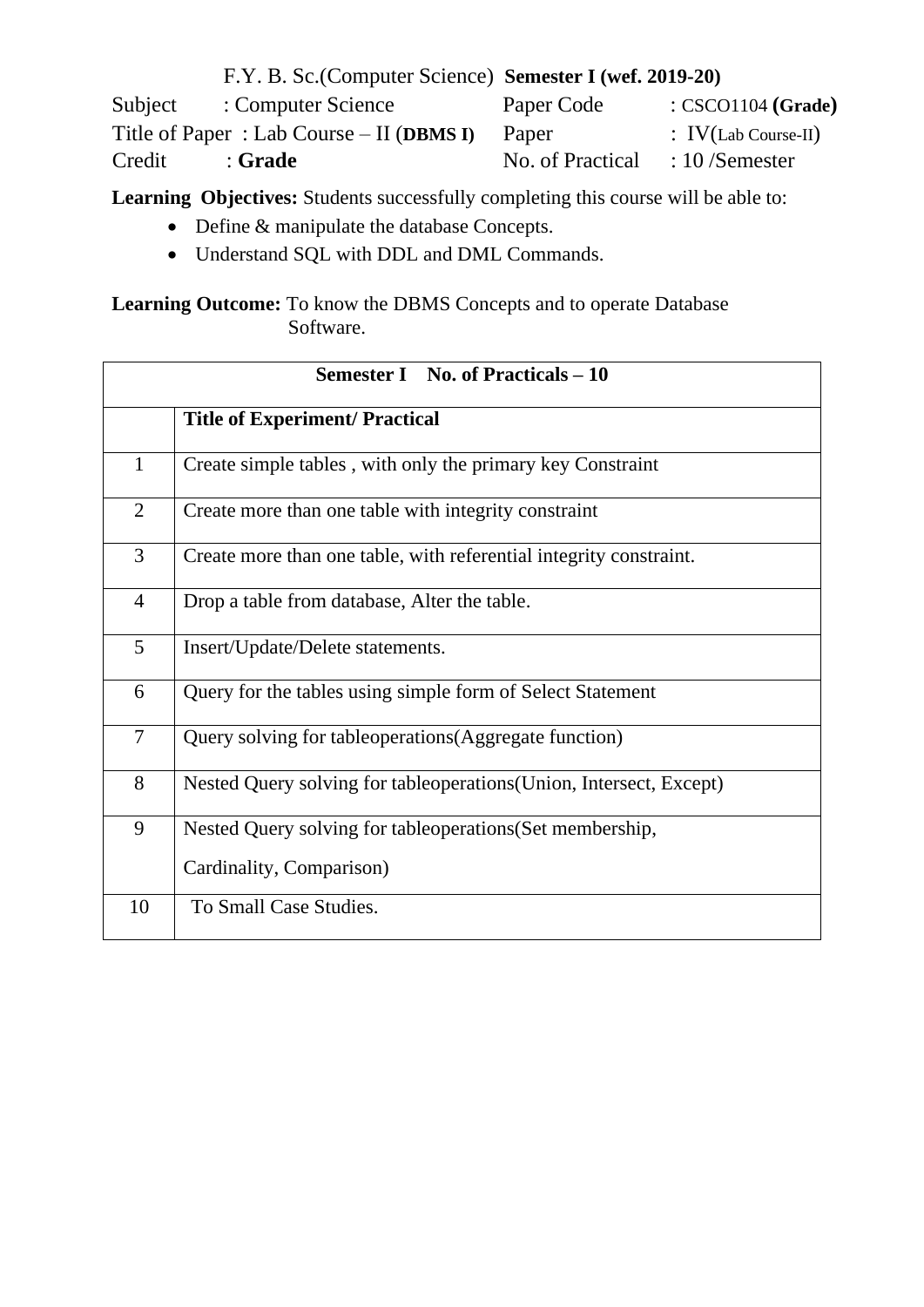Class : F.Y. B. Sc. (Computer Science) (Semester- II)<br>Subject : Computer Science Paper Cod Subject : Computer Science<br>Title of Paper: Advanced Programming using C Paper : I Title of Paper: Advanced Programming using C Paper : I<br>Credit: 2 No. of lectures: No. of lectures: 36

**Learning Objectives:** Students successfully completing this course will be able to:

- 1. Understand and design Programs through advanced C Concepts
- 2. Design graphics Programming.

**Learning Outcome:** To develop advanced as well as Graphics programming capability.

| <b>Units</b> | <b>Topics Contents</b>                        | No. of          |
|--------------|-----------------------------------------------|-----------------|
|              |                                               | <b>Lectures</b> |
| Unit $-I$    | <b>Pointers</b>                               |                 |
|              | 1.1 Pointer declaration, initialization       |                 |
|              | 1.2 Dereferencing pointers                    |                 |
|              | 1.3 Pointer arithmetic                        |                 |
|              | 1.4 Pointer to pointer                        | 8               |
|              | 1.5 Arrays and pointers                       |                 |
|              | 1.6 Functions and pointers – passing          |                 |
|              | pointers to functions, function               |                 |
|              | returning pointers                            |                 |
|              | 1.7 Dynamic memory allocation                 |                 |
| $Unit - II$  | <b>Strings</b>                                |                 |
|              | 2.1 Declaration and initialization, format    |                 |
|              | specifiers                                    |                 |
|              | 2.2 Standard library functions                |                 |
|              | 2.3 Strings and pointers                      | 6               |
|              | 2.4 Array of strings                          |                 |
|              | 2.5 Command Line Arguments                    |                 |
|              |                                               |                 |
| $Unit - III$ | <b>Structures and Unions</b>                  |                 |
|              | 3.1 Creating structures                       |                 |
|              | 3.2 Accessing structure members (dot          |                 |
|              | Operator)                                     |                 |
|              | 3.3 Structure initialization                  |                 |
|              | 3.4 Typedef                                   |                 |
|              | 3.5 Array of structures                       |                 |
|              | 3.6 Passing structures to functions           | 10              |
|              | 3.7 Nested structures                         |                 |
|              | 3.8 Pointers and structures                   |                 |
|              | 3.9 Self referential structure                |                 |
|              | 3.10 Unions                                   |                 |
|              | 3.11 Difference between structures and unions |                 |
|              |                                               |                 |
| $Unit - IV$  | <b>File Handling</b>                          |                 |
|              | 4.1 Streams                                   |                 |
|              | 4.2 Types of Files                            | 6               |
|              | 4.3 Operations on files                       |                 |
|              | 4.4 Random access to files                    |                 |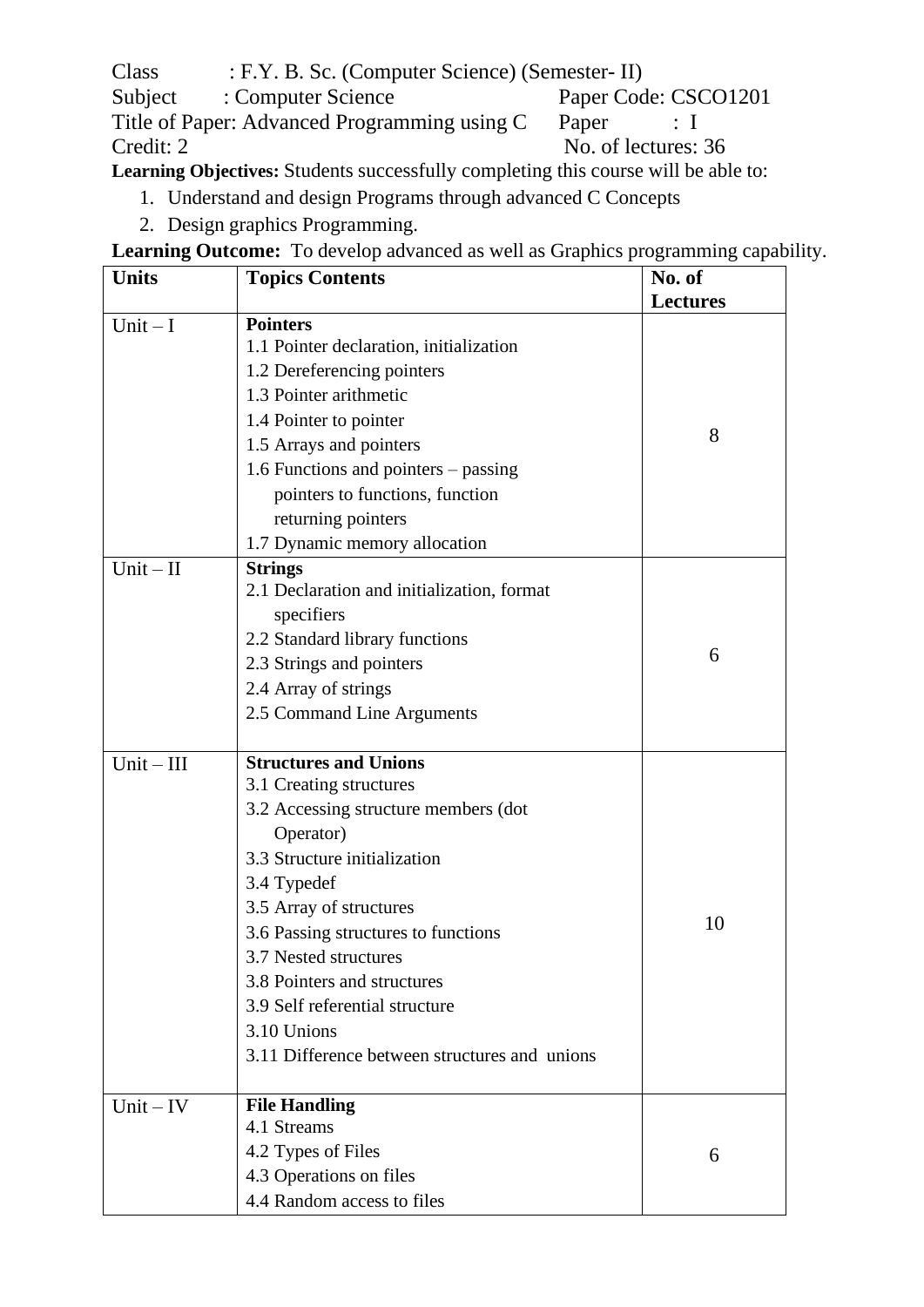| $Unit - V$         | <b>C</b> Preprocessor                    |                |
|--------------------|------------------------------------------|----------------|
|                    | 4.1 Format of Preprocessor directive     |                |
|                    | 4.2 File Inclusion directive             |                |
|                    | 4.3 Macro substitution, nested macro,    |                |
|                    | augmented macro                          |                |
| $Unit - VI$        | Graphics programming using C             |                |
|                    | 6.1 Graphics driver and mode             |                |
|                    | 6.2 Drawing simple graphical objects $-$ | $\overline{4}$ |
|                    | line, circle, rectangle etc.             |                |
|                    | 6.3 Outputting text, curves & Polygons   |                |
|                    |                                          |                |
| <b>References:</b> |                                          |                |

### 1. Yashavant Kanetkar : Let Us C  $7<sup>th</sup>$  Edition, PBP Publications

- 2. E Balaguruswamy : Programming in ANSI C 4<sup>th</sup> Edition, Tata Mc-Graw Hill Publishing Co. Ltd.-New Delhi
- 3. Brian W. Kernighan and Dennis M. Ritchie : The C Programming Language 2<sup>nd</sup> Edition, Prentice Hall Publication
- 4. Herbert Schildt,The Complete Reference to C,
- 5. Harrow , Problem Solving with C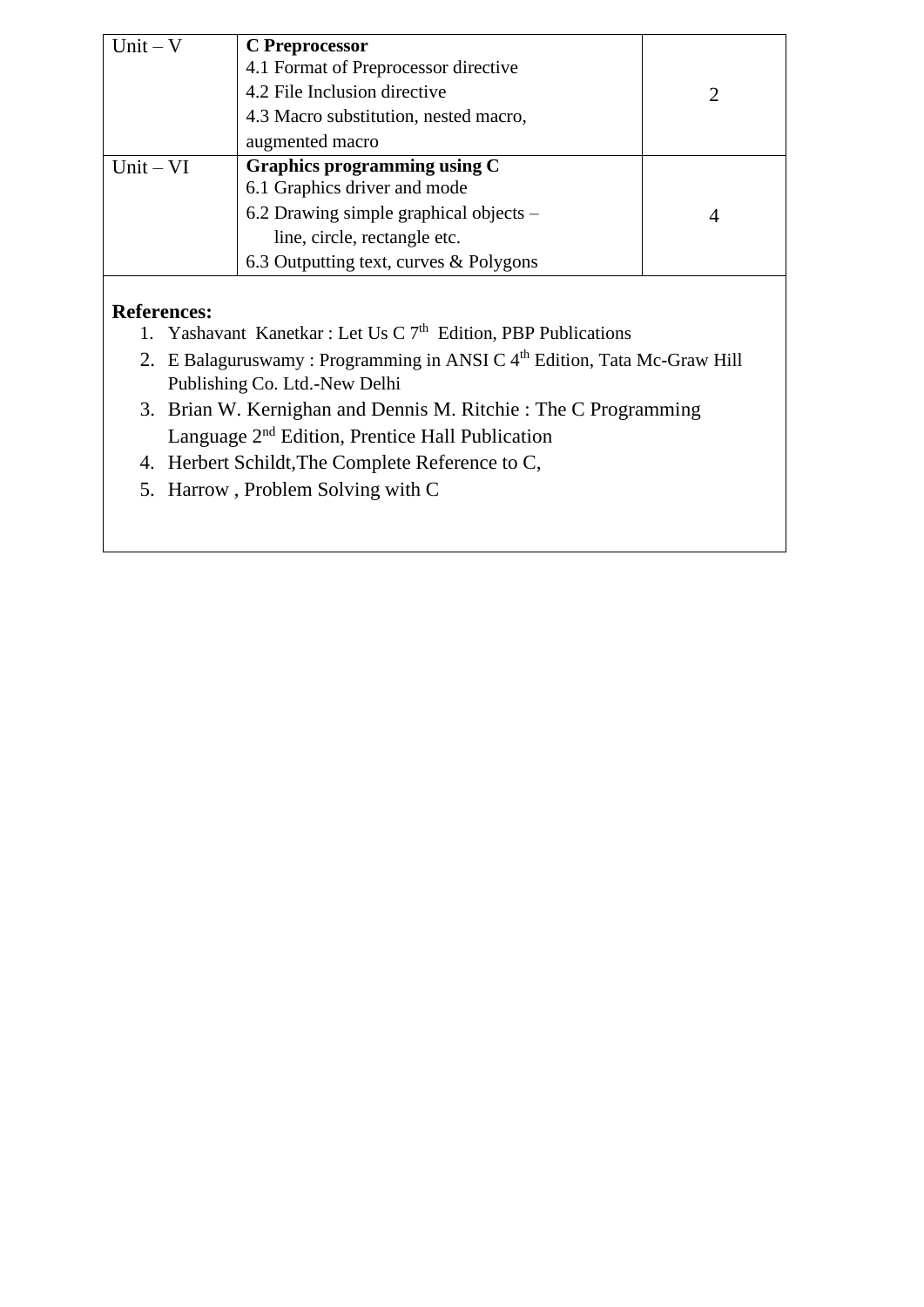Class : F.Y. B. Sc.(Computer Science) (Semester- II)

Credit: 2 No. of lectures: 36

Subject : Computer Science Paper Code : CSCO1202<br>Title of Paper: DBMS-II Paper : II Title of Paper: DBMS-II Paper : II

**Prerequisites:** Knowledge of DBMS

**Learning Objectives**:-Students successfully completing this course will be able to:

- Understand fundamental concepts of RDBMS (PL/PgSQL)
- Understand data security and its importance
- Understand client server architecture

#### **Learning Outcomes:**

- Develop the database design by normalization.
- Knowing functional dependencies and design of the relational database.
- Design concept of Transaction and Query processing.

| Unit            | <b>Title &amp; Content</b>                                                                                                                                                                                                                                                                                                                                                                                                                                                                                                                                                                                                                                                                                                                          | No. Of lecture |
|-----------------|-----------------------------------------------------------------------------------------------------------------------------------------------------------------------------------------------------------------------------------------------------------------------------------------------------------------------------------------------------------------------------------------------------------------------------------------------------------------------------------------------------------------------------------------------------------------------------------------------------------------------------------------------------------------------------------------------------------------------------------------------------|----------------|
| <b>Unit I</b>   | 1. Relational Database Design<br>1.1 Preliminaries<br>1.2 Normalization (1NF,2NF,3NF,BCNF,4NF, 5 NF)<br>1.3 Controlling the program flow, conditional statements, loops<br>1.4 Handling errors and exceptions, Cursors<br>1.5 Views, Stored Functions, Stored Procedures, Triggers                                                                                                                                                                                                                                                                                                                                                                                                                                                                  | 12             |
| Unit II         | 2 Transaction Concepts and concurrency control<br>2.1 Transaction, properties of transaction, state of the transaction.<br>2.2 Executing transactions concurrently associated problem in<br>concurrent execution.<br>2.3 Schedules, types of schedules, Serializability, precedence<br>graph for Serializability.<br>2.4 Ensuring Serializability by locks, different lock modes, 2PL<br>and its variations.<br>2.5 Basic timestamp method for concurrency, Thomas Write Rule.<br>2.6Locks with multiple granularity, dynamic database<br>concurrency (Phantom Problem).<br>2.7 Timestamps versus locking.<br>2.8 Deadlock handling methods<br>2.8.1 Detection and Recovery (Wait for graph).<br>2.8.2 Prevention algorithms (Wound-wait, Wait-die) | 10             |
| <b>Unit III</b> | <b>3 Database Integrity and Security Concepts</b><br>3.1 Domain constraints<br>3.2 Referential Integrity<br>3.3 Introduction to database security concepts<br>3.4 Methods for database security<br>06<br>3.4.1 Discretionary access control method<br>3.4.2Mandatory access control and role base access control<br>for multilevel security.<br>3.5 Use of views in security enforcement.<br>3.6 Overview of encryption technique for security.<br>3.7 Statistical database security.                                                                                                                                                                                                                                                               |                |
| Unit IV         | <b>4 Crash Recovery</b><br>4.1 Failure classification<br>4.2 Recovery concepts<br>4.3 Log base recovery techniques (Deferred and Immediate<br>update)<br>4.4 Checkpoints                                                                                                                                                                                                                                                                                                                                                                                                                                                                                                                                                                            | 04             |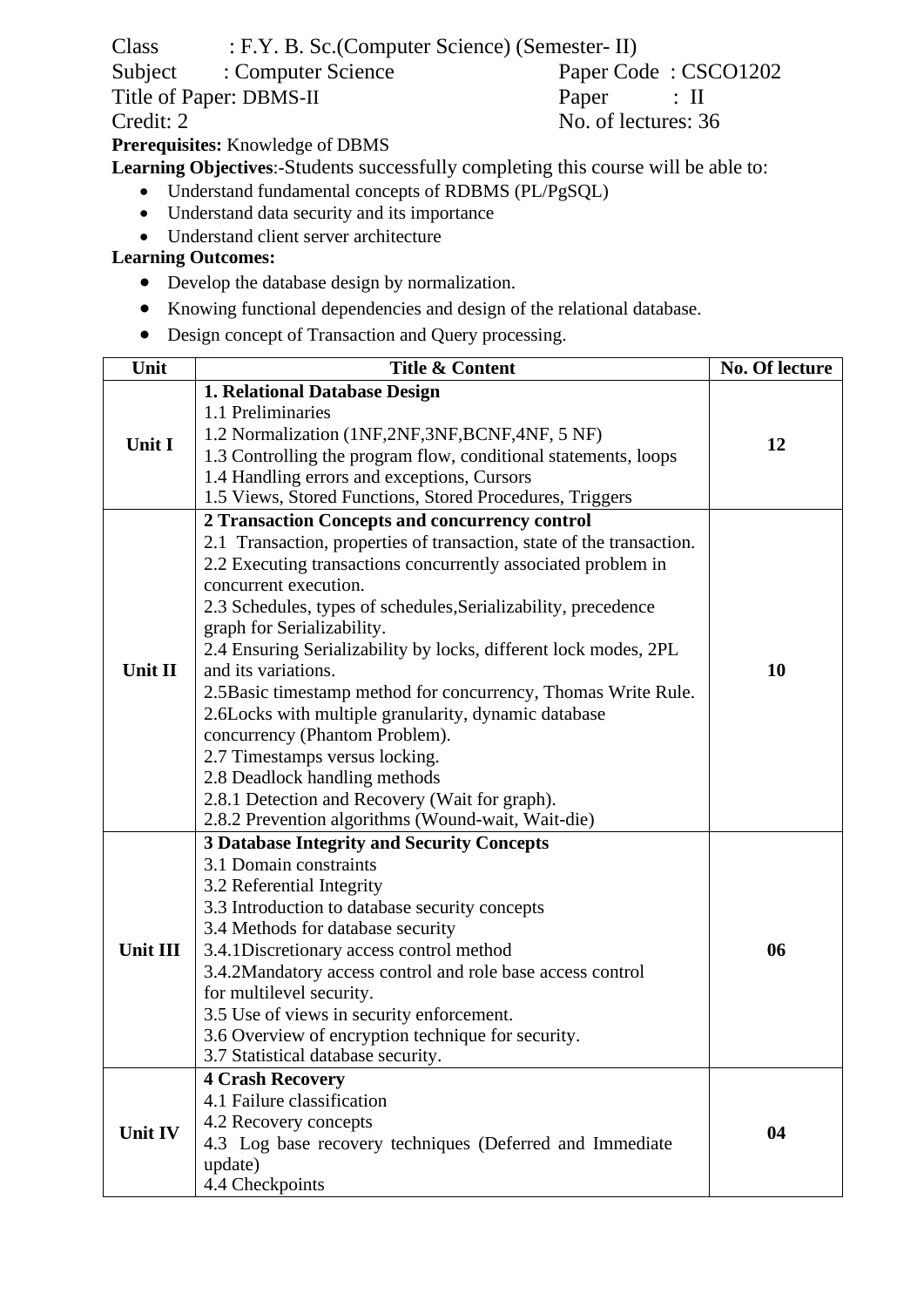|        | 4.5 Recovery with concurrent transactions (Rollback, checkpoints,<br>commit) |    |
|--------|------------------------------------------------------------------------------|----|
|        | 4.6 Database backup and recovery from catastrophic failure.                  |    |
|        | <b>5. Client-Server Technology</b>                                           |    |
|        | 5.1 Describe client-server computing.                                        |    |
|        | 5.2 Evolution of Client - Server information systems.                        |    |
| Unit V | 5.3 Client – Server Architecture benefits.                                   | 04 |
|        | 5.4 Client Server Architecture - Components, Principles, Client              |    |
|        | Components, Communication middleware components,                             |    |
|        | Database middleware components, Client Server Databases                      |    |

#### **References:-**

- 1. Elmasri and Navathe,Fundamentals of Database Systems (4th Ed)
- 2. Henrey Korth, Sudarshan, Silberschatz,Database System Concepts (4th Ed)
- 3. Practical PostgreSQL O'REILLY
- 4. Richard Stones , Neil Matthew,Beginning Databases with PostgreSQL, From Novice to Professional, 2<sup>nd</sup>Edition, Apress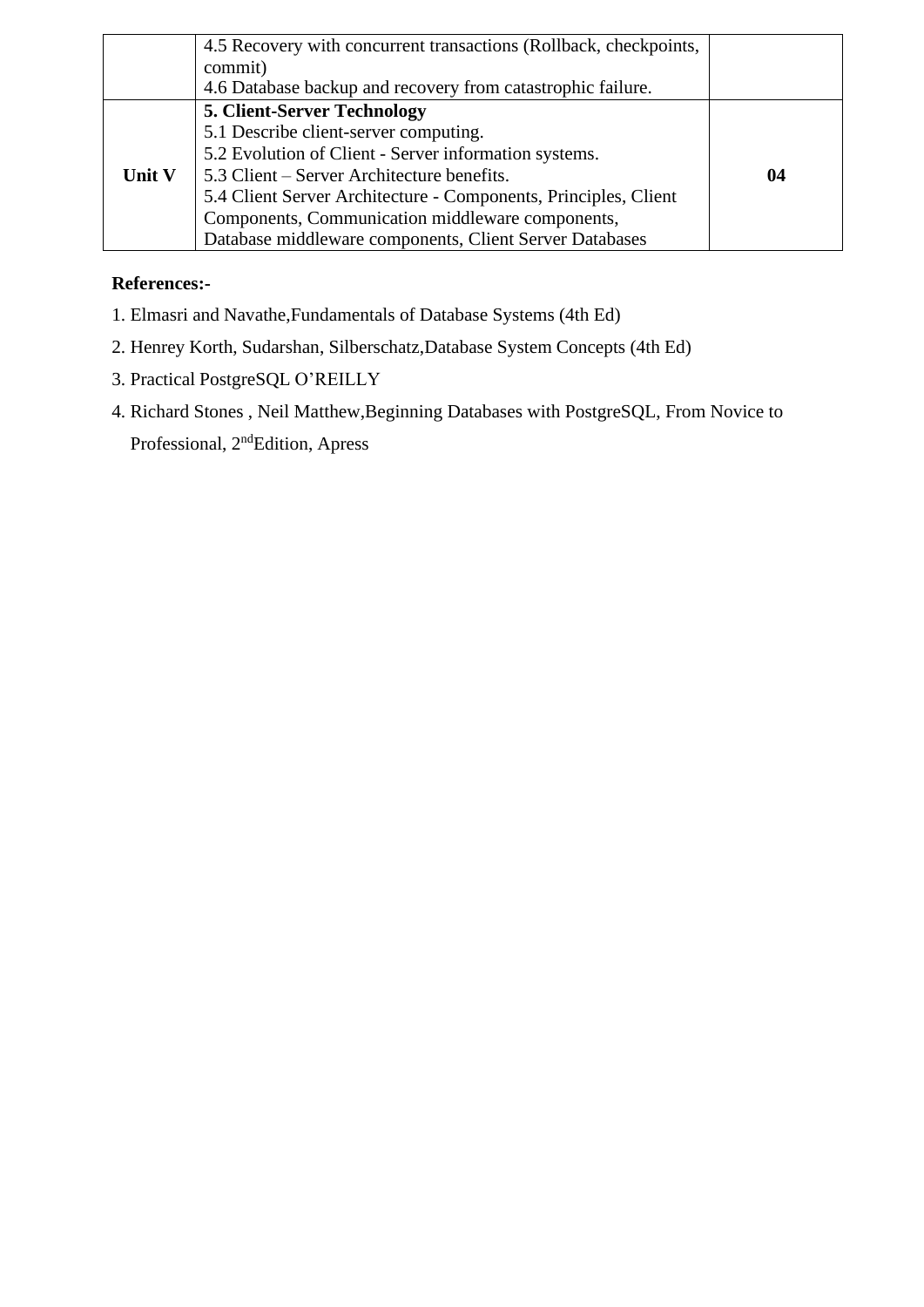| Class     | : F.Y. B. Sc. (Computer Science) Semester II |                                    |                                 |
|-----------|----------------------------------------------|------------------------------------|---------------------------------|
| Subject   | : Computer Science                           | Paper Code                         | $\therefore$ CSCO1203           |
|           | Title of Paper: Lab Course $-I$ (Advanced C) | Paper                              | $\therefore$ III (Lab Course-I) |
| Credit: 2 |                                              | No. of Practicals : $10$ /Semester |                                 |

**Learning Objectives:** Students successfully completing this course will be able to:

- 1. Design and implement a 'C' programs for different problems
- 2. Understand use of appropriate Graphics Functions.

**Learning Outcome:** Problem solving and programming capability and develop Advanced as well as Graphics programming capability.

| <b>Semester II</b> (Credits $-02$ ) No. of Practicals $-10$ ) |                                                                                  |
|---------------------------------------------------------------|----------------------------------------------------------------------------------|
|                                                               | <b>Title of Experiment/ Practical</b>                                            |
| 1                                                             | Assignment to demonstrate use of pointers.                                       |
| 2                                                             | Assignment to demonstrate concept of strings (string & pointers)                 |
| 3                                                             | Assignment to demonstrate array of strings.                                      |
| $\overline{4}$                                                | Assignment to demonstrate use of bitwise operators.                              |
| 5                                                             | Assignment to demonstrate structures and unions.                                 |
| 6                                                             | Assignment to demonstrate structures (using array and functions).                |
| 7                                                             | Assignment to demonstrate command line arguments and preprocessor<br>directives. |
| 8                                                             | Assignment to demonstrate file handling (text files & binary files)              |
| 9                                                             | Assignment to demonstrate graphics programming.                                  |
| 10                                                            | C Programming – Case study (Menu Driven Application Base) in Groups              |